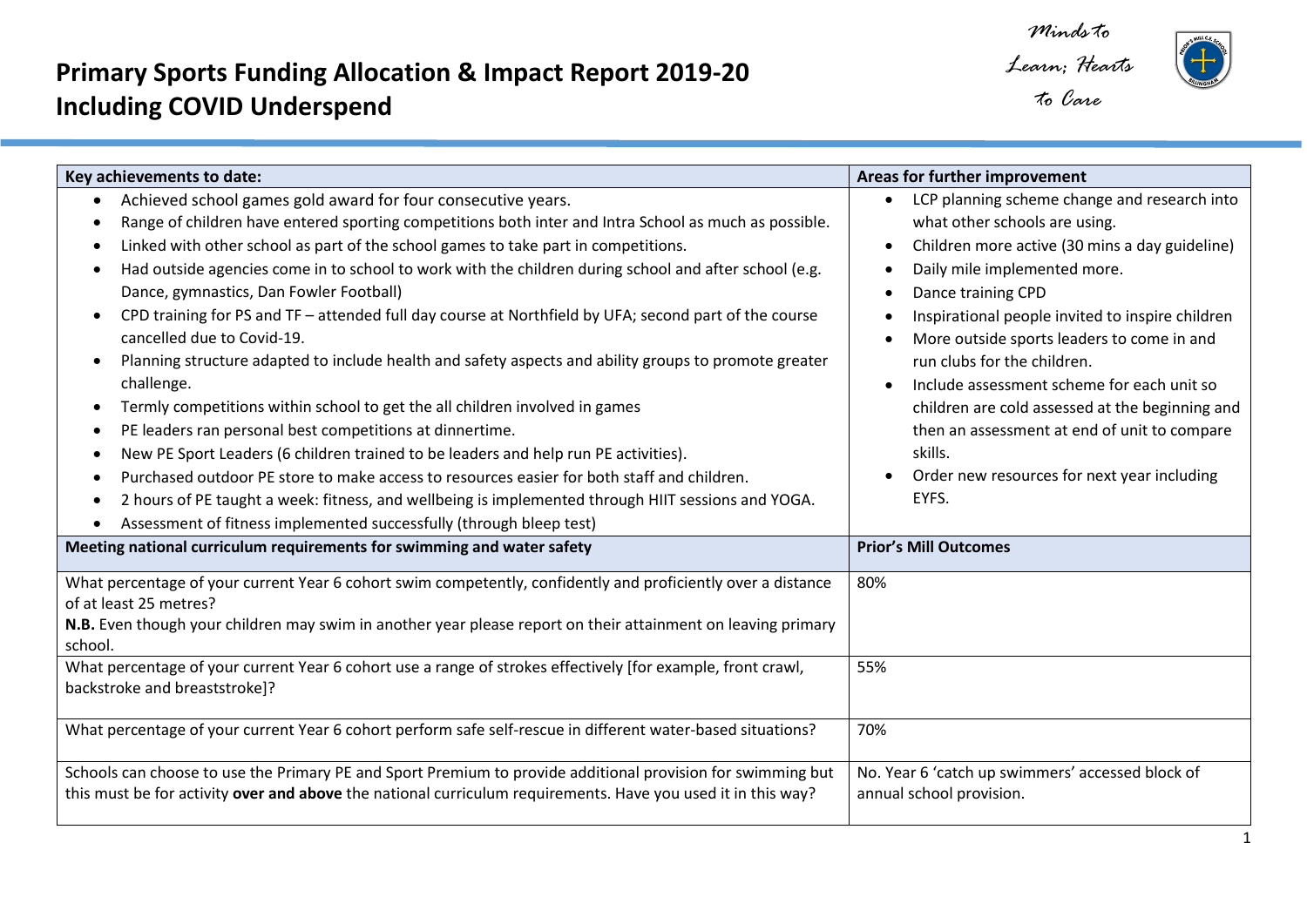*Learn; Hearts* 



| Academic Year: 2019/20                                                                                                                                                                                                      | <b>Total fund allocated: £20 038</b>                                                                            | Date Updated: September 2020 |                                                                                |                                                                                                                                                                                                                                                         |
|-----------------------------------------------------------------------------------------------------------------------------------------------------------------------------------------------------------------------------|-----------------------------------------------------------------------------------------------------------------|------------------------------|--------------------------------------------------------------------------------|---------------------------------------------------------------------------------------------------------------------------------------------------------------------------------------------------------------------------------------------------------|
|                                                                                                                                                                                                                             |                                                                                                                 |                              |                                                                                |                                                                                                                                                                                                                                                         |
| Key indicator 1: The engagement of all pupils in regular physical activity - Chief Medical Officer guidelines<br>recommend that primary school children undertake at least 30 minutes of physical activity a day in school. |                                                                                                                 |                              |                                                                                | Total allocation:<br>£3722<br>19%                                                                                                                                                                                                                       |
| <b>Desired Outcome:</b>                                                                                                                                                                                                     | <b>Actions to achieve:</b>                                                                                      | <b>Allocation:</b>           | Impact - expected or actual                                                    | Sustainability and suggested next steps:                                                                                                                                                                                                                |
| <b>Step Challenge</b>                                                                                                                                                                                                       | To engage inactive pupils in physical<br>exercise within the school day.                                        | 0                            | Encourage children to participate<br>in more exercise outside of school.       | N/A due to Covid19<br>Takes place in Summer Term                                                                                                                                                                                                        |
| PB Challenges (Ran<br>by sports leaders)                                                                                                                                                                                    | To allow Year 6 children to lead small<br>groups.                                                               | $\Omega$                     | Children should experience higher<br>level of concentration after<br>exercise. | Autumn Term PB challenge was complete but unable to compare<br>to Spring Term due to Covid19. Sports leaders ran the PB<br>challenges in the MUGA at break time. Key Stage completed the<br>PB challenge as part of their assessment.                   |
| Running club (Daily<br>Mile)                                                                                                                                                                                                | To encourage children to participate in<br>sport during the school day.                                         | $\Omega$                     | Increase participation in the 30 min<br>activity goal per day.                 | N/A due to Covid19<br>Takes place in Summer Term                                                                                                                                                                                                        |
| Dance session (street<br>and hip hop) Ryan<br>Wilson                                                                                                                                                                        | To engage children within a different<br>experience towards P.E that they might<br>not encounter out of school. | 348                          | Taught children new skills such as<br>stretching, breathing and flexibility.   | Ryan was due to start at the end of Spring Term and had to<br>cancel due to COVID 19 - Ryan promoted his dance sessions by<br>leading a taster session just before Christmas.                                                                           |
| Judo                                                                                                                                                                                                                        | To engage children within a different<br>experience towards P.E that they might<br>not encounter out of school. | 0                            | Taught children new skills and<br>continued our club link with Judo.           | N/A due to Covid19                                                                                                                                                                                                                                      |
| <b>Balance Bikes (EYFS)</b>                                                                                                                                                                                                 | To engage EYFS in physical activity                                                                             | £1694<br>$+£180$             | Encouraging children to use core<br>strength and motor skills.                 | Children have developed their balancing skills and are learning<br>how to ride safely. 25% of children accessed Balance Bikes 1 day<br>per week to improve gross motor skills. These children were<br>selected based on a gross motor skill assessment. |
| <b>Sports Coaches (Tag</b><br>Rugby, Little Movers<br>EYFS by Alfie Bailey                                                                                                                                                  | More sport to be delivered by out of<br>school professionals so children receive<br>quality first teaching      | £1500                        | To develop children's skills in<br>competition.                                | Taster session completed; not best use of resources for EYs<br>children.                                                                                                                                                                                |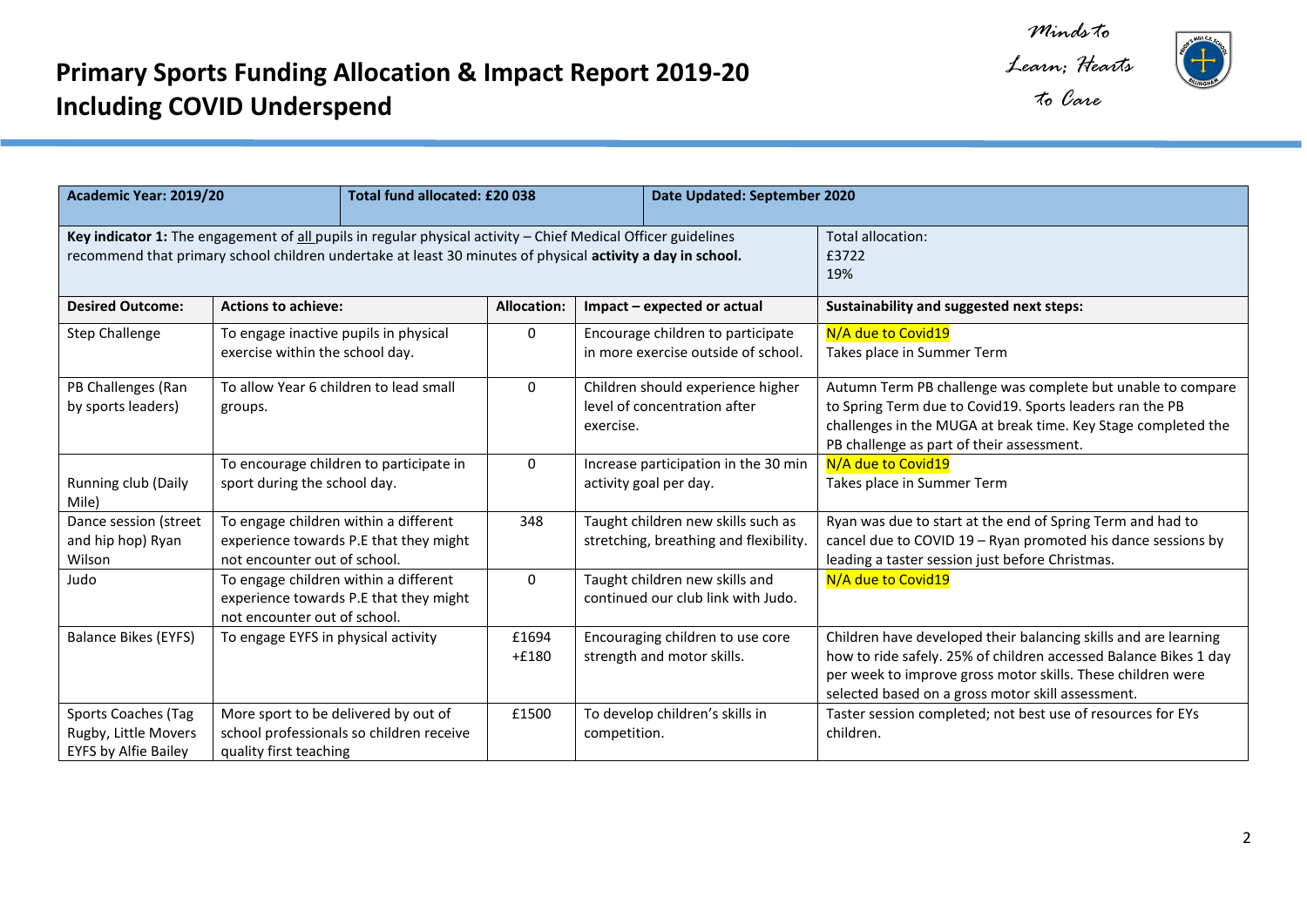*Learn; Hearts* 



| Academic Year: 2019/20<br>Total fund allocated: £20 038                                                                                                                  |                                                                                          |                                                                                                                               |                      | Date Updated: September 2020                                              |                                                                |                                                                                                                                                                                        |
|--------------------------------------------------------------------------------------------------------------------------------------------------------------------------|------------------------------------------------------------------------------------------|-------------------------------------------------------------------------------------------------------------------------------|----------------------|---------------------------------------------------------------------------|----------------------------------------------------------------|----------------------------------------------------------------------------------------------------------------------------------------------------------------------------------------|
| Key indicator 2: The profile of PESSPA (Physical Education, School Sport and Physical Activity) being raised across the<br>school as a tool for whole school improvement |                                                                                          |                                                                                                                               |                      |                                                                           |                                                                | Total allocation:<br>£7458<br>37%                                                                                                                                                      |
| <b>Desired Outcome:</b>                                                                                                                                                  | <b>Actions to achieve:</b>                                                               |                                                                                                                               | <b>Allocation:</b>   | Impact - expected or actual                                               |                                                                | <b>Sustainability and suggested next steps:</b>                                                                                                                                        |
| CPD on planning                                                                                                                                                          | implementation of PE                                                                     | $\Omega$<br>GB to attend: input on scheme of work<br>and the intent, impact and<br>21                                         |                      |                                                                           | New schemes to research for 2020-                              | Looked at the price of two schemes, discussed with new head<br>teacher. This will now be carried forward into 2020-21 and will<br>be completed by the end of the school year.          |
| CPD for staff on<br>Dance                                                                                                                                                | sessions to children with confidence.                                                    | To train staff how to deliver different PE                                                                                    | 0                    | Upskill staff - SSP package                                               |                                                                | Carried forward to 2020/21 due to COVID 19 (will be completed<br>when restrictions allow).                                                                                             |
| <b>MUGA flooring</b>                                                                                                                                                     | Flooring to be adapted in the Muga to<br>allow for more sports to be played in<br>there. |                                                                                                                               | 4868                 | More accessibility - allow children<br>to participate in more outdoor PE. |                                                                | The markings allow the children to play different sports. The<br>flooring allows the children to play in adverse weather<br>conditions. The children enjoy playing in there.           |
| Yoga Mats and other<br>resources                                                                                                                                         | deliver the Yoga sessions from CPD.<br>Additional games resources.                       | Resources available so that teachers can                                                                                      | 1000<br>$(150-Yoga)$ |                                                                           | Children have the correct<br>equipment to participate in Yoga. | Yoga is taught alternately to HIIT sessions and are developing an<br>awareness of self-care and mindfulness. Children are learning<br>how flexibility is a different kind of strength. |
| Outdoor shed for<br>resources to be kept.                                                                                                                                | staff are teaching outdoor PE and to<br>preserve goals from weathering.                  | Resources for outdoor use such as goals<br>and footballs should be kept outside so<br>that they can be readily available when | 1440<br>150          | outside.                                                                  | Children and teachers have<br>improved access to equipment     | The outdoor PE shed is tidy and accessible for when we need<br>equipment for outdoor PE. PE leaders help look after the shed to<br>keep it tidy.                                       |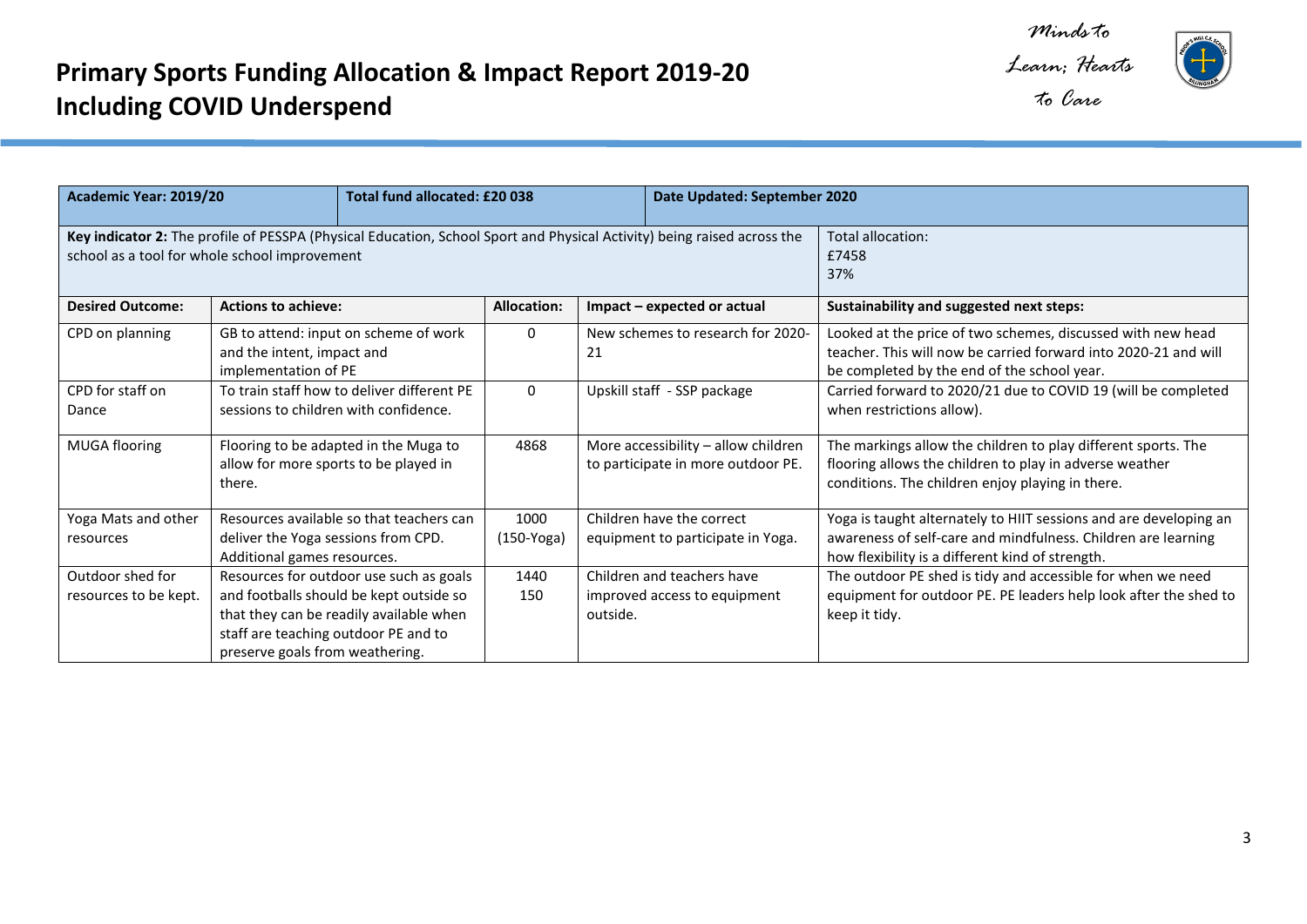*Minds to Learn; Hearts* 



| Academic Year: 2019/20                                                                            |                                                              | Total fund allocated: £20 038 |  | Date Updated: September 2020                                                             |                                          |
|---------------------------------------------------------------------------------------------------|--------------------------------------------------------------|-------------------------------|--|------------------------------------------------------------------------------------------|------------------------------------------|
| Key indicator 3: Increased confidence, knowledge and skills of all staff in teaching PE and sport |                                                              |                               |  | Total allocation:<br>£1000<br>5%                                                         |                                          |
| <b>Desired Outcome:</b>                                                                           | <b>Actions to achieve:</b>                                   | <b>Allocation:</b>            |  | Impact – expected or actual                                                              | Sustainability and suggested next steps: |
| <b>Staff Training (CPD</b><br>– Dance)                                                            | <b>Access SSP CPD sessions</b>                               | 500<br>Cover                  |  | To increase confidence of staff<br>and improve skills to teach<br>dance to the children  | N/A due to Covid19                       |
| Tag rugby CPD                                                                                     | Staff to work alongside rugby coach<br>to gain these skills. | 500<br>Cover                  |  | To increase confidence of staff<br>and improve skills to teach<br>rugby to the children. | N/A due to Covid19                       |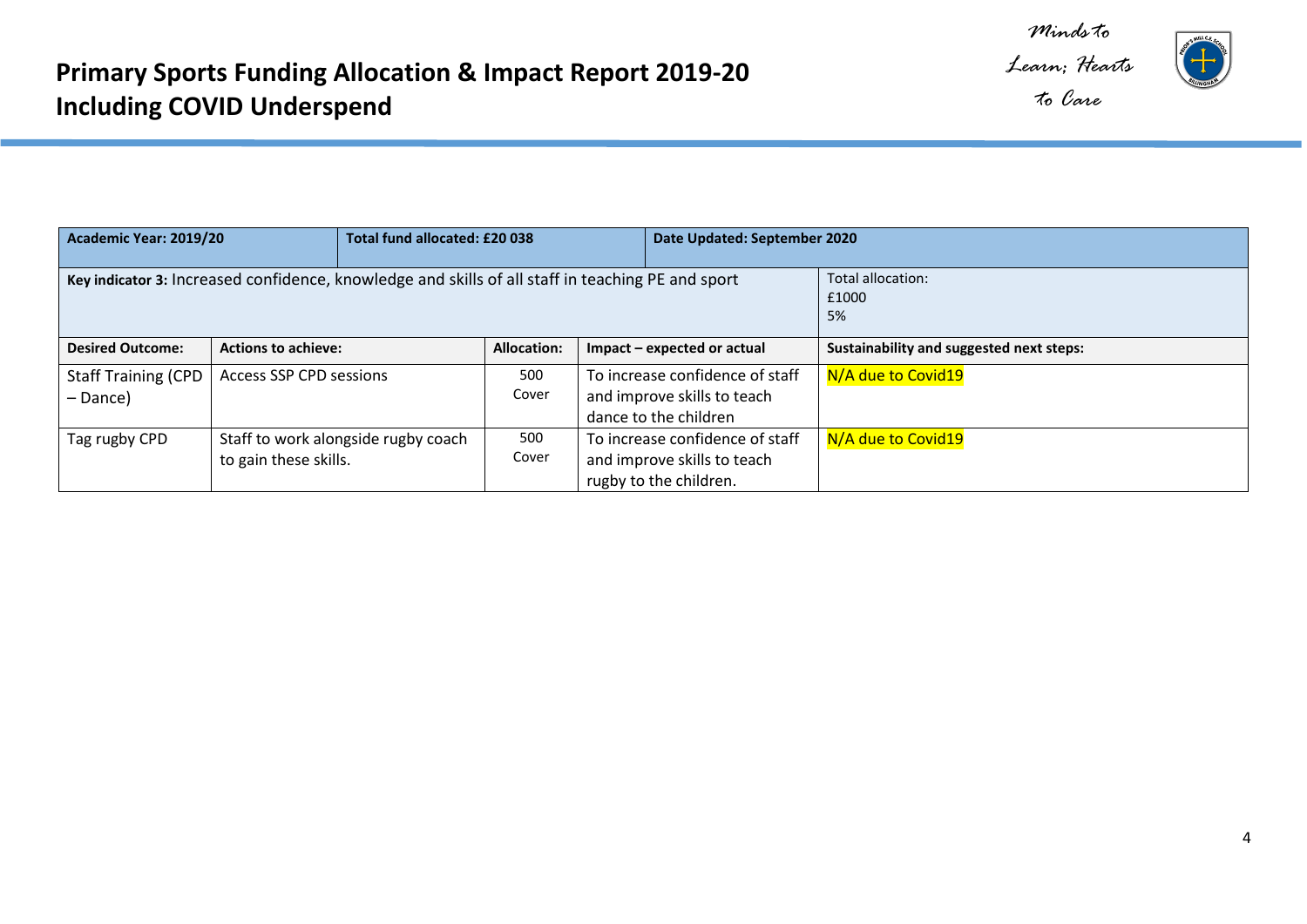

*Learn; Hearts* 



| Academic Year: 2019/20                                                                        |                                             | Total fund allocated: £20 038        |                    |                                                                                                                                           | Date Updated: September 2020 |                                                                                                                                                 |
|-----------------------------------------------------------------------------------------------|---------------------------------------------|--------------------------------------|--------------------|-------------------------------------------------------------------------------------------------------------------------------------------|------------------------------|-------------------------------------------------------------------------------------------------------------------------------------------------|
| Key indicator 4: Broader experience of a range of sports and activities offered to all pupils |                                             |                                      |                    |                                                                                                                                           |                              | Total allocation:<br>£4500<br>22%                                                                                                               |
| <b>Desired Outcome:</b>                                                                       | <b>Actions to achieve:</b>                  |                                      | <b>Allocation:</b> |                                                                                                                                           | Impact - expected or actual  | Sustainability and suggested next steps:                                                                                                        |
| Children to be<br>more active<br>outside of school<br>hours.                                  | Dance club (Shannan Smith)                  |                                      | $\mathbf{0}$       | Children show and model skills<br>during P.E lessons based on<br>dance. Gives pupils<br>opportunity to access clubs<br>outside of school. |                              | Up until March the children enjoyed being in this club and<br>were learning different dance skills, learning how to<br>remember dance routines. |
| Children engaged<br>in extra-curric<br>activity                                               | D Robinson (Gymnastics)                     |                                      | tbc                | Children are involved in outside<br>clubs and can take part in<br>competitions.                                                           |                              | N/A due to Covid19                                                                                                                              |
| Children engaged<br>in extra-curric<br>activity                                               | Danny Fowler football club                  |                                      | 2000               | Children are involved in outside<br>clubs and can take part in<br>competitions.                                                           |                              | N/A due to Covid19                                                                                                                              |
| Increase boys'<br>engagement in<br>dance activity                                             | Street dance club - Ryan Wilson             |                                      | $\mathbf{0}$       | Increased participation &<br>enjoyment from boys; children<br>have positive attitude to dance                                             |                              | N/A due to Covid19                                                                                                                              |
| Children to have<br>outdoor activities<br>during the summer<br>after school.                  | Summer camps with coaches                   |                                      | 2500               | Children are involved in outside<br>clubs and can take part in<br>competitions.                                                           |                              | N/A due to Covid19                                                                                                                              |
| <b>School Football</b><br>team                                                                | Ran by PS in preparation for<br>up a league | competitions in talks with DF to set | $\mathbf{0}$       | Children engaged in more<br>competitive sport. Allows<br>opportunity to socialise with<br>children from other schools.                    |                              | N/A due to Covid19                                                                                                                              |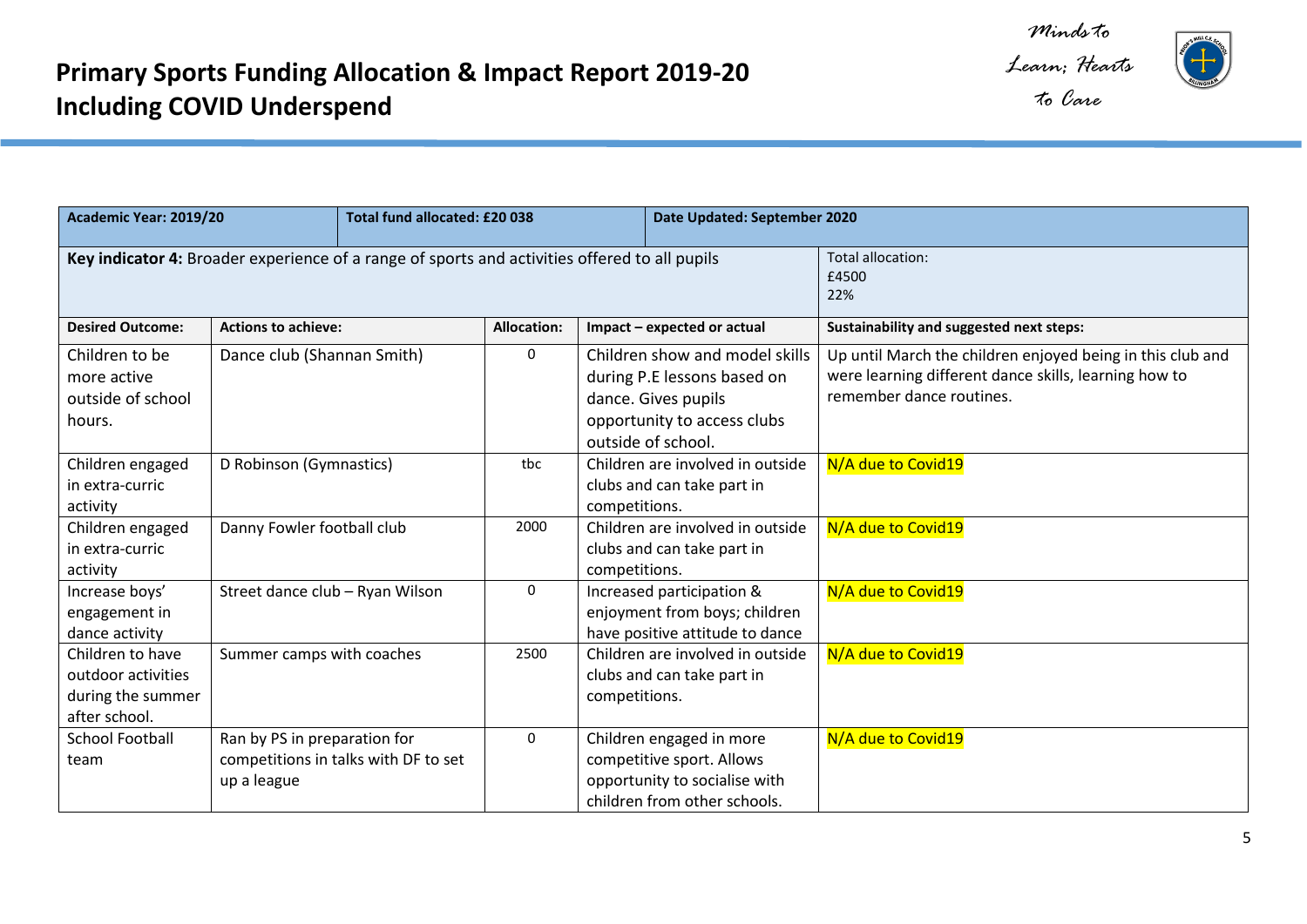*Minds to Learn; Hearts* 

 $\pm$ 

*to Care*

| Academic Year: 2019/20                                                                                                                                                              |                                 | Total fund allocated: £20 038 |                                        |                                                                                                                                                                                                                                                                                                                  | Date Updated: September 2020 |                                                                                                                                                                                                                                                                                                           |
|-------------------------------------------------------------------------------------------------------------------------------------------------------------------------------------|---------------------------------|-------------------------------|----------------------------------------|------------------------------------------------------------------------------------------------------------------------------------------------------------------------------------------------------------------------------------------------------------------------------------------------------------------|------------------------------|-----------------------------------------------------------------------------------------------------------------------------------------------------------------------------------------------------------------------------------------------------------------------------------------------------------|
| Key indicator 5: Increased participation in competitive sport                                                                                                                       |                                 |                               |                                        |                                                                                                                                                                                                                                                                                                                  |                              | Total allocation:<br>3500<br>17%                                                                                                                                                                                                                                                                          |
| <b>Desired Outcome:</b>                                                                                                                                                             | <b>Actions to achieve:</b>      |                               | <b>Allocation:</b>                     |                                                                                                                                                                                                                                                                                                                  | Impact – expected or actual  | Sustainability and suggested next steps:                                                                                                                                                                                                                                                                  |
| Enable children to<br>attend and<br>participate in local<br>competitions                                                                                                            | Travel to sporting venues       |                               | 1500                                   | Maintain the quality and quantity<br>of sports and after-school clubs,<br>inter and intra school<br>competitions, as well as to raise<br>opportunities for pupils to try                                                                                                                                         |                              | Children were able to access inter school competitions by using<br>transport.                                                                                                                                                                                                                             |
| Staff CPD, links to<br>sporting events.<br>Provide extra<br>opportunities for KS2<br>children to<br>participate in a<br>variety of sports<br>competitions at inter<br>school level. | Schools Sport Partnership (SSP) |                               | 2000                                   | different activities whilst raising<br>participations numbers.<br>Furthermore, through sports and<br>physical activity we aim to develop<br>a greater awareness about dangers<br>such as obesity, smoking and other<br>such activities that can have a<br>detrimental impact upon pupil<br>health and wellbeing. |                              | Supported us through Covid19 with activities the children can do<br>at home and online websites to send out.<br>For the award this year they have changed the criteria which<br>enabled school to achieve Gold Award again as a result of high<br>quality PE provision despite restrictions due to COVID. |
| Total Spent for year April 2019/20:<br><b>Funding</b><br>£13,116.71                                                                                                                 |                                 |                               | Carried over into 2020/21:<br>£6921.27 |                                                                                                                                                                                                                                                                                                                  |                              |                                                                                                                                                                                                                                                                                                           |